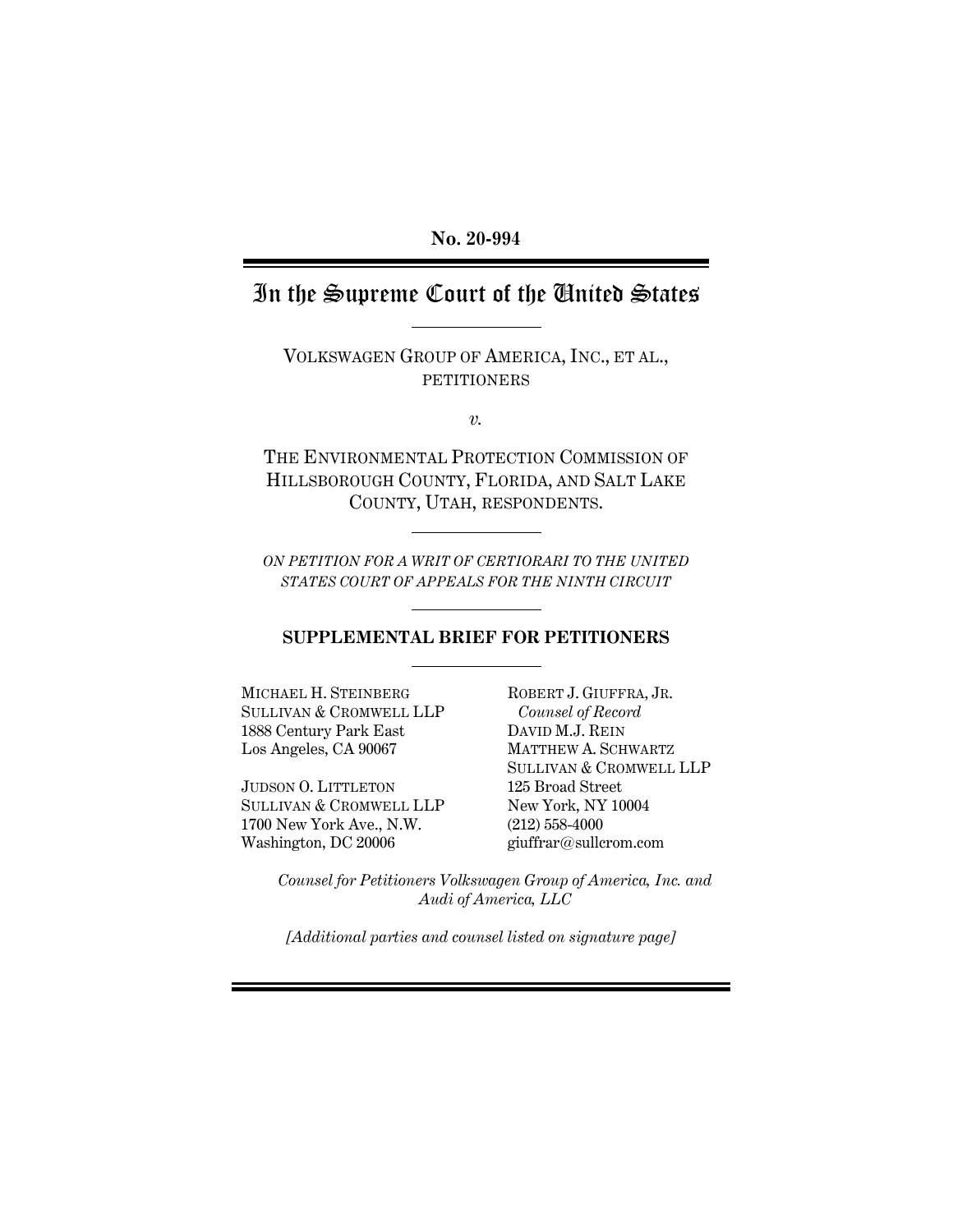## **TABLE OF CONTENTS**

|    | This Court should resolve the undisputed<br>conflict on this question of substantial       |  |
|----|--------------------------------------------------------------------------------------------|--|
| B. | The Solicitor General cannot rehabilitate<br>the Ninth Circuit's cramped interpretation of |  |
| C. | The government's implied preemption<br>arguments only heighten the need for this           |  |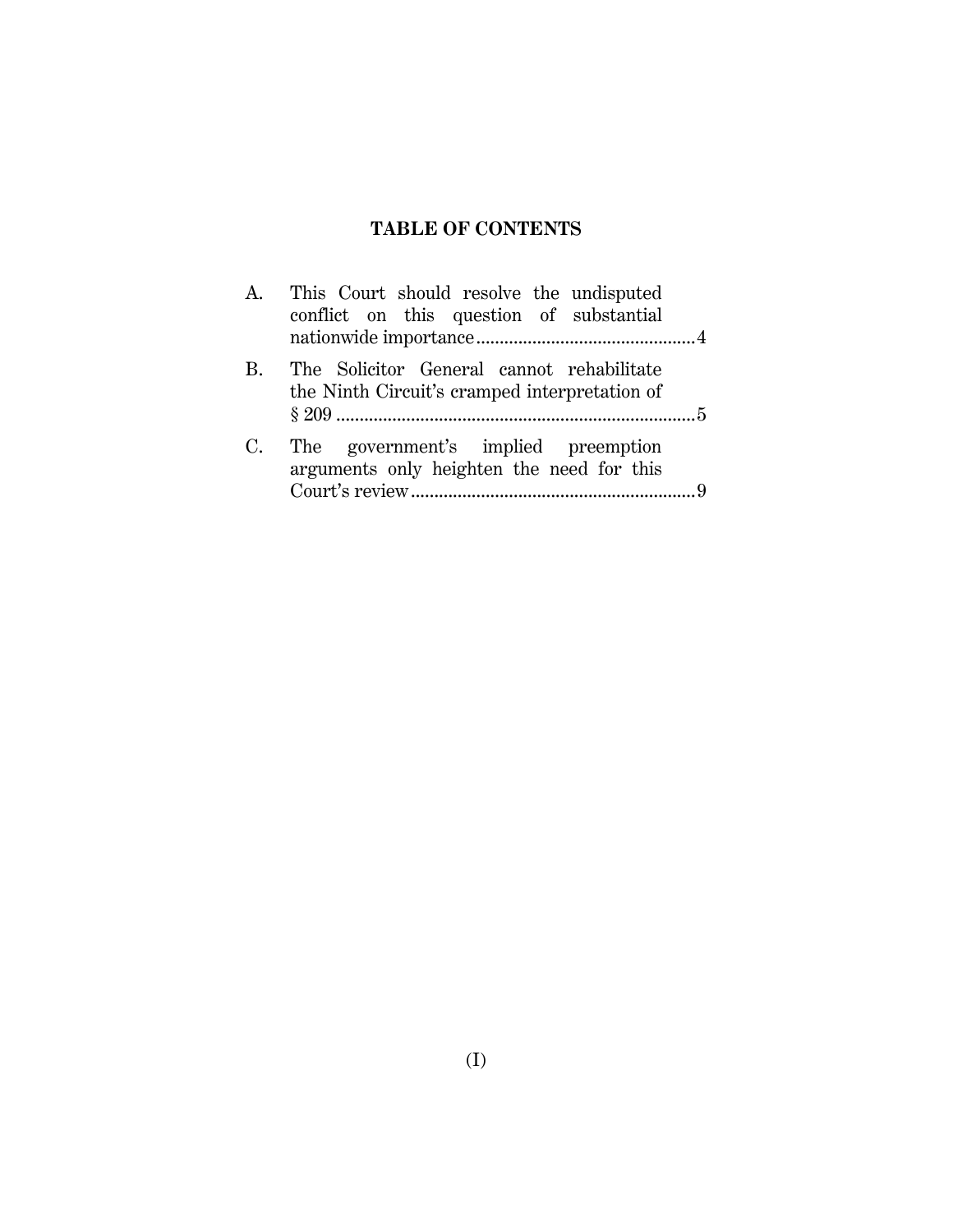## **TABLE OF AUTHORITIES**

Page(s)

### Cases:

| Allway Taxi, Inc. v. City of New York,                     |
|------------------------------------------------------------|
| Buckman Co. v. Plaintiffs' Legal<br>Comm.                  |
| Engine Mfrs. Assn. v. S. Coast<br>Air Quality Mgmt. Dist., |
| <i>Engine Mfrs. Assn. v. EPA,</i>                          |
| Murphy v. Nat. Collegiate<br>Athletic Assn.,               |
| Shwarz v. United States,                                   |
| State ex rel. Yost v. Volkswagen<br>Aktiengesellschaft,    |
| Statutes:                                                  |
| 42 U.S.C.                                                  |

Pub. L. No. 91-604, 84 Stat. 1676 (1970) ......................8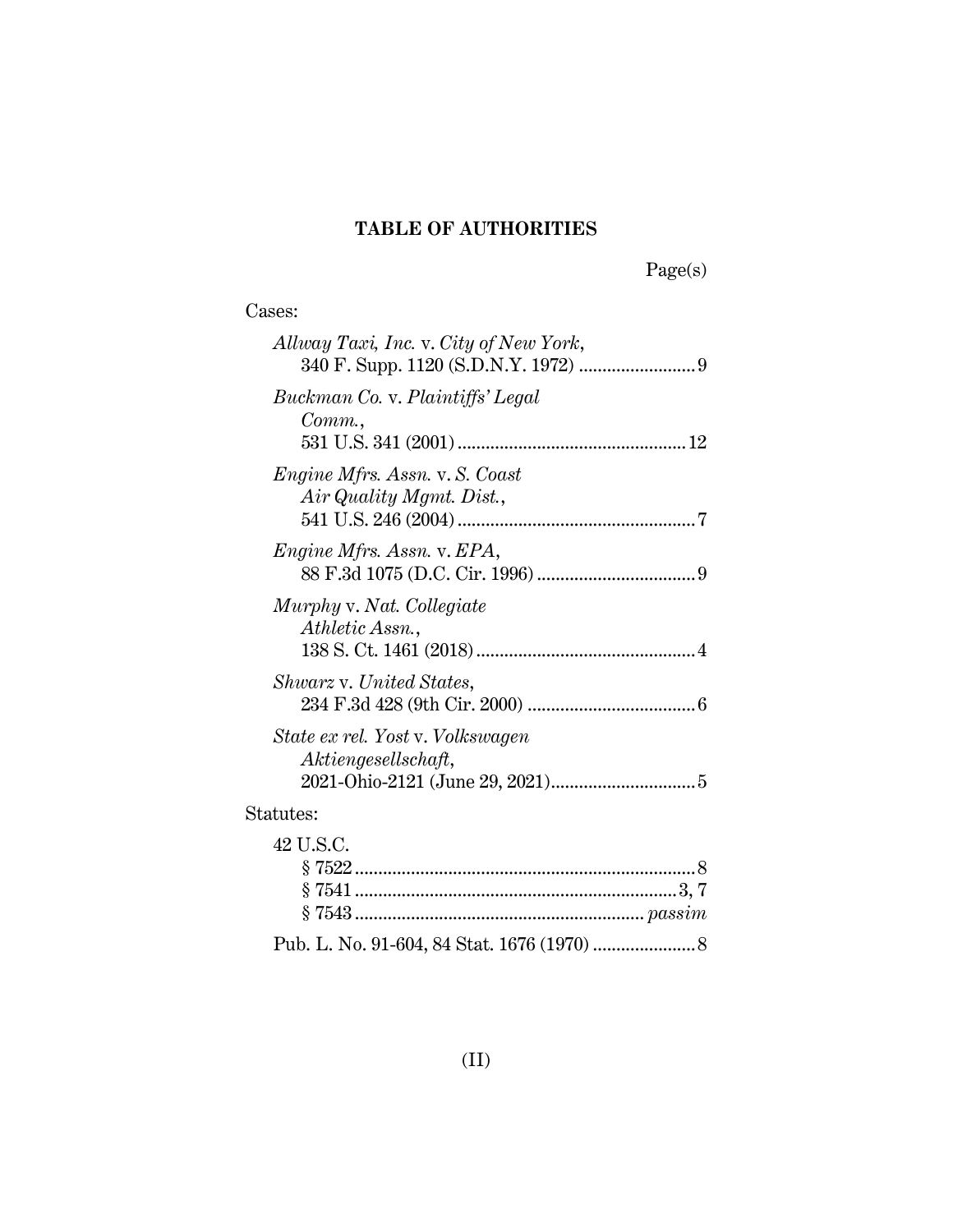| Rules and Regulatory Materials: |  |
|---------------------------------|--|
|                                 |  |
| Miscellaneous:                  |  |
|                                 |  |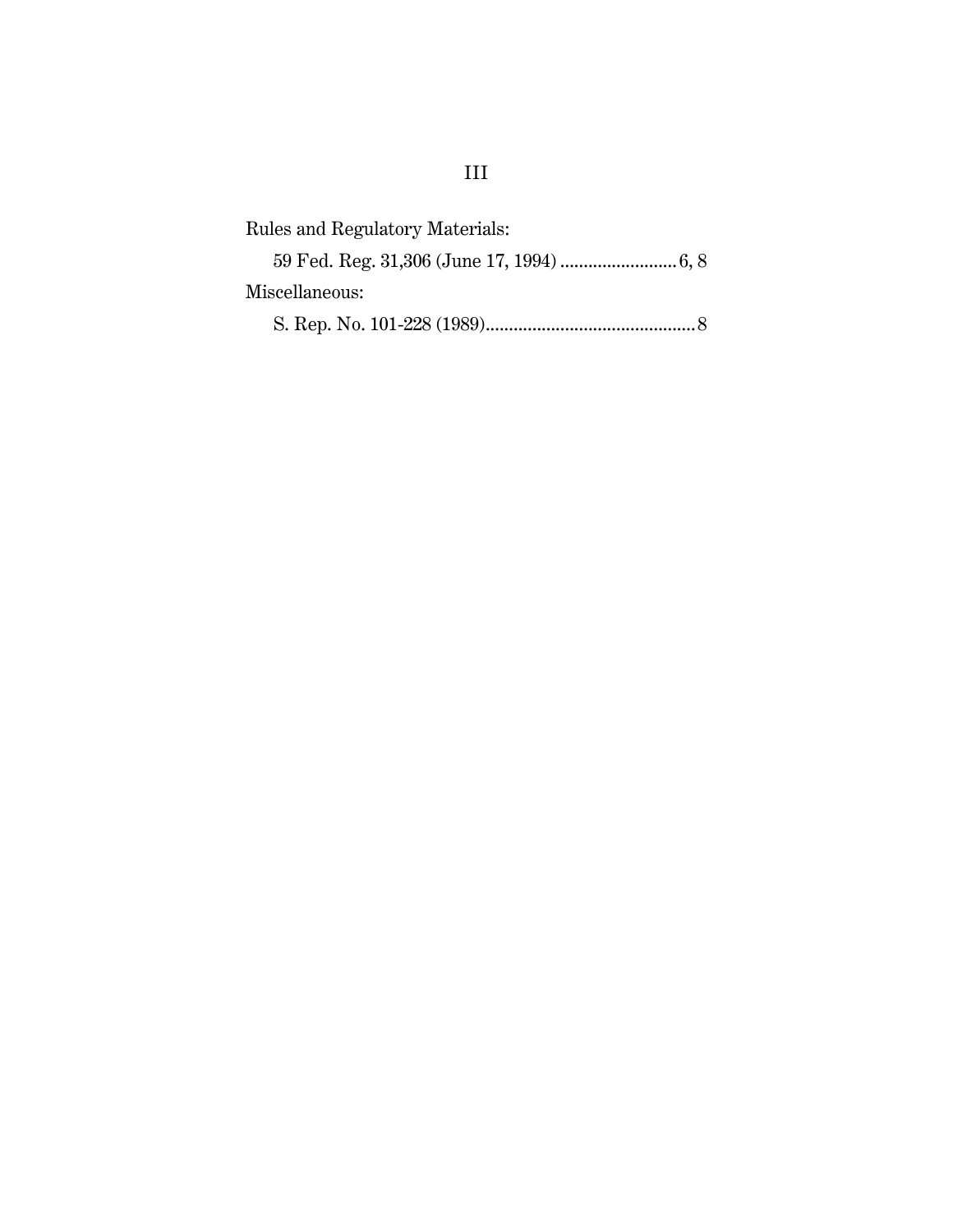## In the Supreme Court of the United States

No. 20-994

VOLKSWAGEN GROUP OF AMERICA, INC., ET AL., PETITIONERS

*v.*

THE ENVIRONMENTAL PROTECTION COMMISSION OF HILLSBOROUGH COUNTY, FLORIDA, AND SALT LAKE COUNTY, UTAH, RESPONDENTS.

> *ON PETITION FOR A WRIT OF CERTIORARI TO THE UNITED STATES COURT OF APPEALS FOR THE NINTH CIRCUIT*

#### **SUPPLEMENTAL BRIEF FOR PETITIONERS**

The Solicitor General offers no persuasive reason to deny certiorari; in fact, the government's brief makes this Court's review *more* critical.

*First*, the Solicitor General concedes there is a square conflict on the legal question of whether the Clean Air Act ("CAA") preempts state and local enforcement of manufacturers' post-sale model-wide modifications to vehicle emissions controls. This conflict means that state and local governments in Alabama, Illinois, Minnesota, Missouri, and Tennessee cannot regulate manufacturers' post-sale updates, but every governmental body in the Ninth Circuit, Ohio, Montana, and Texas is free to engage in unfettered post-sale regulation. This conflict recently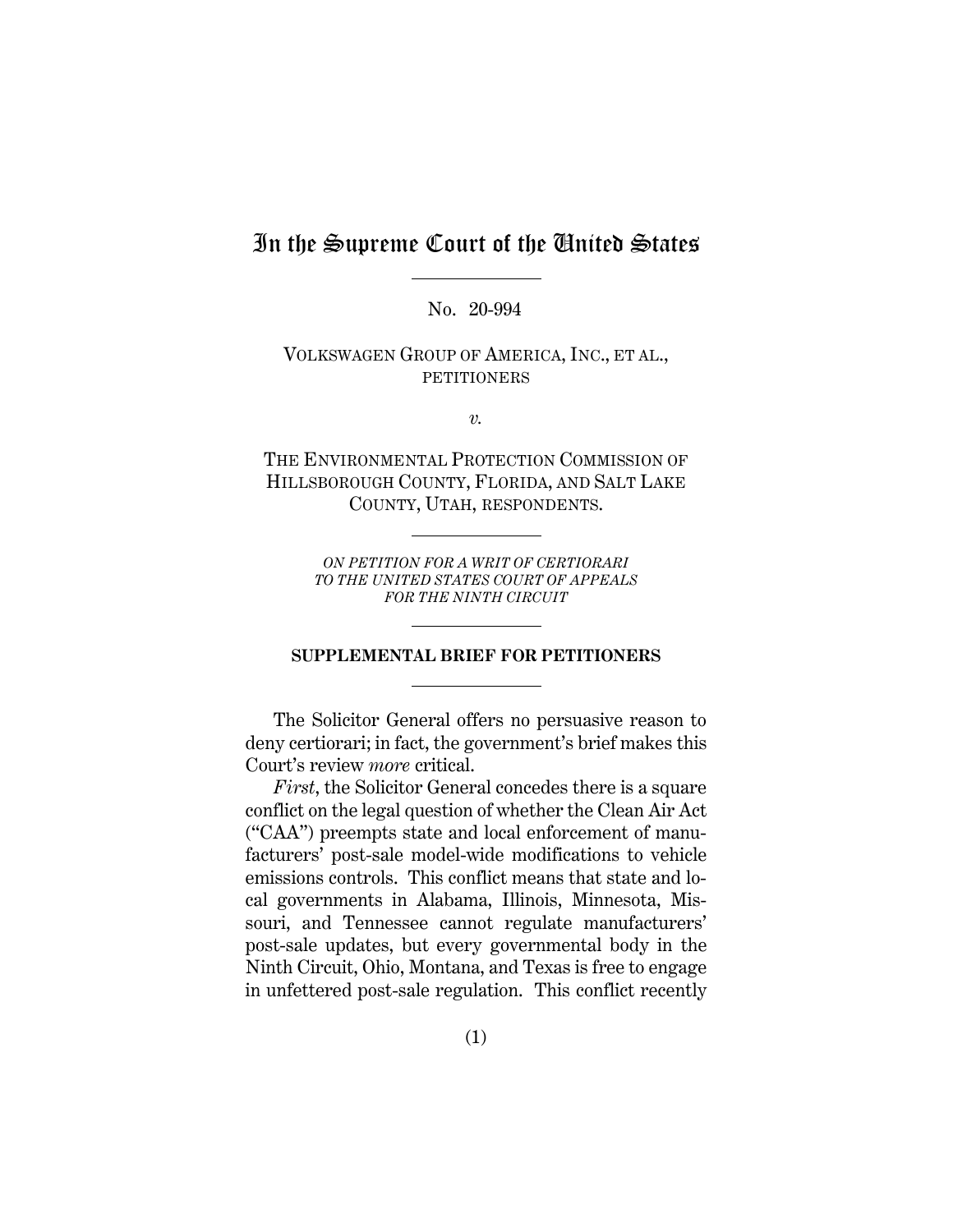deepened with the Ohio Supreme Court's decision adopting the Ninth Circuit's flawed reasoning. That decision is subject to another pending petition for certiorari that is similarly supported by numerous *amici* urging this Court to grant review. See *Volkswagen Group of America, Inc.*  v. *Ohio*, No. 21-312 ("*Ohio*").

The Solicitor General's conjecture that this conflict "may" resolve itself because state courts "may" decide to abandon their own precedent and follow the decision below (though even the Solicitor General disagrees with the Ninth Circuit's reasoning in material respects) is implausible. Moreover, any such theoretical process would take years, doing nothing to mitigate the current "regulatory chaos" and unpredictability threatening the auto industry. Alliance Br. 3. As *amici* explained in *Ohio* in response to the Solicitor General's brief here, "a wait-andsee approach is untenable for the auto industry"—one of the most important in our Nation—as manufacturers "now cannot implement" "post-sale updates without potentially exposing themselves to state and local tampering claims and potentially ruinous liability." Alliance *Ohio* Br. 5. Indeed, one respondent in this action has already sued Daimler based on alleged post-sale model-wide conduct.

As Congress recognized in the CAA, the economic realities of the auto industry require manufacturers to design, maintain, *and* modify post-sale their vehicles' emissions systems on a nationwide basis. Having been subject to exclusive EPA regulation for more than 50 years since the CAA's enactment, manufacturers need certainty about whether they must now be prepared to answer to thousands of non-expert regulators, seeking theoretically massive penalties, for every post-sale modification to their vehicles, including updates manufacturers are *required* to make pursuant to CAA warranty obligations. The need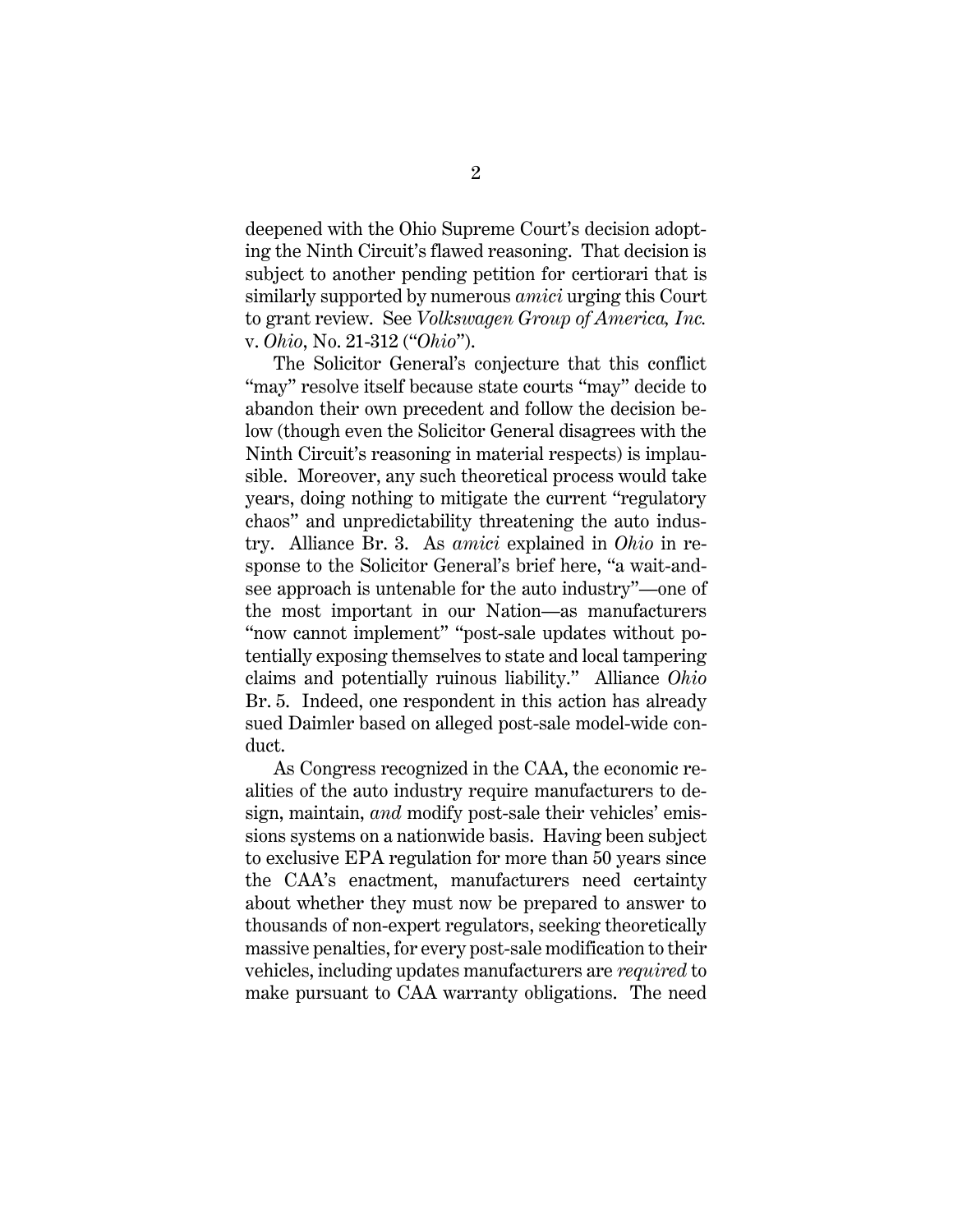for national clarity, which only this Court can provide, is even more acute given the government's position (at 20- 21, 24) that manufacturers can no longer rely on consultations with EPA regarding post-sale modifications absent "formal" pre-approval—which EPA does not typically provide. This uncertainty will have enormous real world impact: manufacturers update *six million* cars on average each year through recalls, Reply 6, and even more through "field fixes"—all in coordination with EPA, Alliance Br. 9-15.

*Second*, the Solicitor General contends this Court's review is unnecessary because the Ninth Circuit's decision is (mostly) correct. But the government's (partial) defense of that decision is flawed.

Contrary to the Ninth Circuit's holding that  $\S 209(a)$ categorically "does not apply to post-sale vehicles" (Pet. App. 30a), the Solicitor General contends that § 209(a) preempts *some* post-sale regulation of manufacturers, but *only* if it might force the manufacturer to redesign engines in new cars. This cramped and vague interpretation has no basis in § 209(a)'s text and instead contradicts § 209(a)'s expansive phrase "relating to." And it ignores that Congress enacted § 209(a) to bar state and local governments from attempting to supplant *any* of the ways EPA enforces manufacturers' compliance with CAA standards—from certifying an engine's design to regulating the type of nationwide, post-sale recalls at issue here. Indeed, although the government correctly admits (at 13) that states are barred from requiring manufacturer recalls (or even manufacturer *testing*, 42 U.S.C.  $\S 7541(h)(2)$ , the government never explains how a state (or county) could permissibly *penalize* conduct during a recall it has no authority to require or oversee.

The Solicitor General likewise offers no persuasive defense of the Ninth Circuit's conflict-preemption analysis.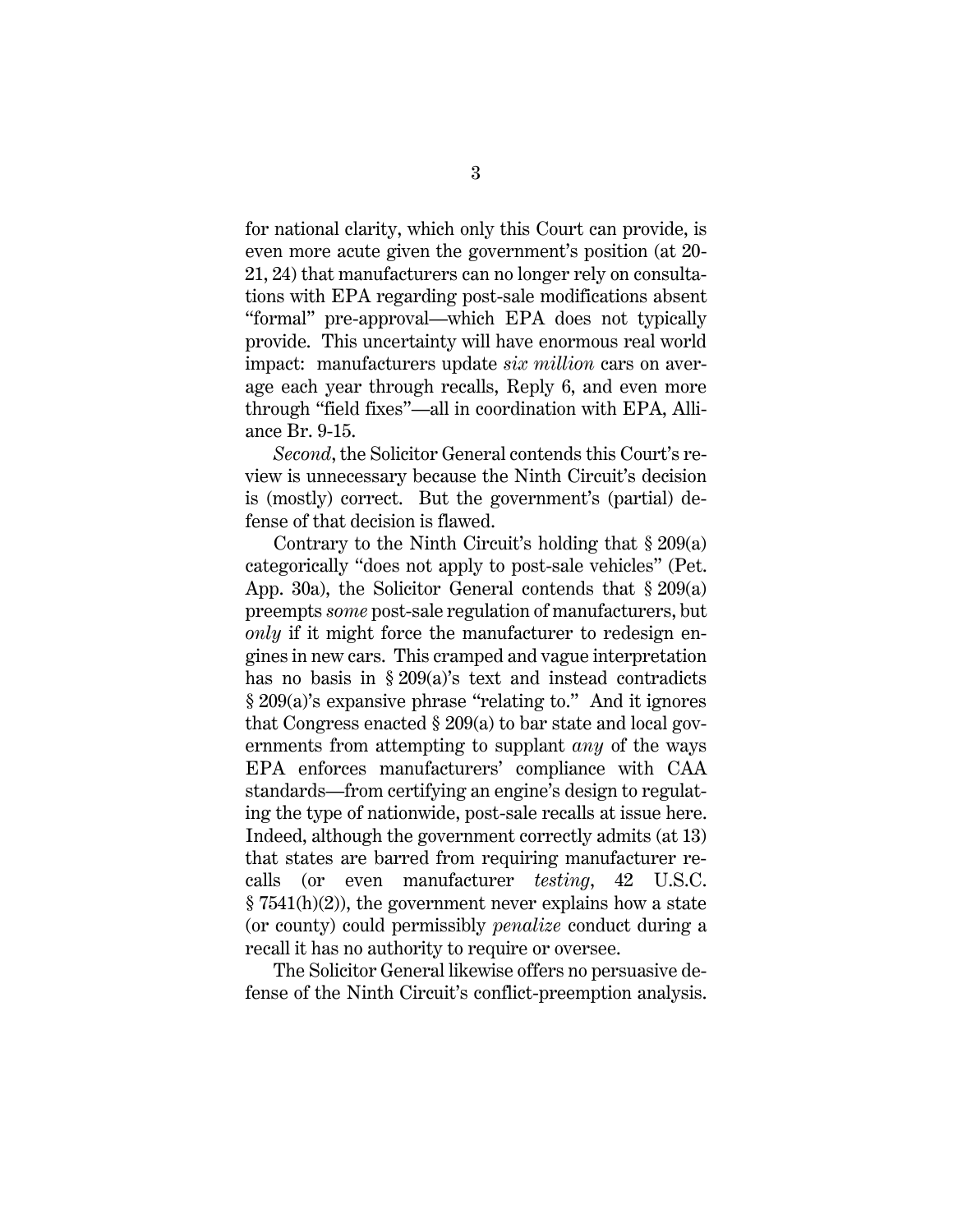The brief's focus on EPA's support for states' general anti-tampering laws ignores the lack of *any* prior state or local enforcement against *manufacturers*, and the Solicitor General tellingly points to no EPA statement even contemplating that states or localities could use such laws to regulate manufacturers' post-sale, nationwide conduct, as opposed to localized tampering by mechanics and owners.

*Finally*, the Solicitor General's suggestion that preemption would apply only if EPA *formally* approved a particular update does not alleviate regulatory chaos. EPA admittedly oversees even "voluntary" recalls; for decades the auto industry has relied on EPA as the exclusive regulator of post-sale, nationwide emissions updates. Preemption does not exist solely to protect federal agencies from conflicts with states; it also safeguards important industry and consumer interests. See *Murphy* v. *Nat. Collegiate Athletic Assn.*, 138 S. Ct. 1461, 1480 (2018) (preemption "confers on private entities . . . a federal right to engage in certain conduct subject only to certain (federal) constraints"). Here, allowing thousands of new state and local regulators to invade what has always been EPA's exclusive province will harm innovation and increase costs for the millions of Americans who buy cars.

Certiorari should be granted.

### **A. This Court should resolve the undisputed conflict on this question of substantial nationwide importance.**

The Solicitor General admits that the decision below squarely conflicts with decisions of the Alabama Supreme Court and courts of appeals in Minnesota and Tennessee. U.S. Br. 23; see Pet. 16 (citing Missouri and Illinois trial court decisions also finding preemption).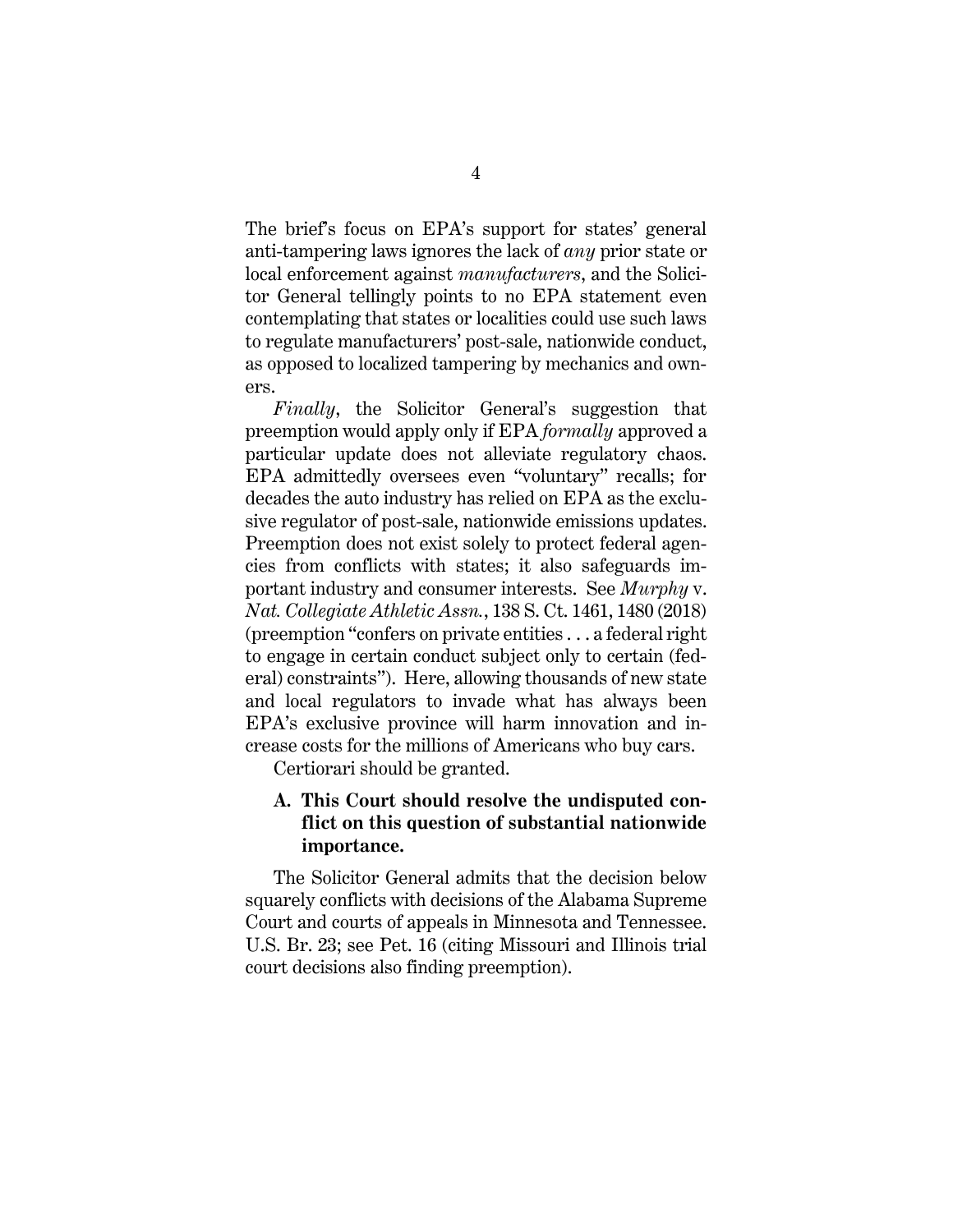The Solicitor General's speculation (at 23) that these state courts "may reconsider the issue if it arises in a future case"—*i.e.*, if state agencies disregard precedent— is no reason to allow the split to persist. This Court has previously rejected this same argument from the government in a federal preemption case, see U.S. Br. at \*20, *Riegel* v. *Medtronic, Inc.*, 2007 WL 1511526 (U.S. May 23, 2007) (No. 06-179), and should do so again here.

Manufacturers conduct recalls affecting, on average, six million cars annually, plus additional voluntary, postsale field fixes. Reply 6. In fact, they are often *required*  to make post-sale updates to satisfy the CAA's emissions warranty requirements, among other obligations. It is thus critical that this Court resolve this issue *now* to eliminate the uncertainty and conflict about who can regulate those updates. This Court should not allow this split to persist on a question over which Congress clearly intended nationwide uniformity.

### **B. The Solicitor General cannot rehabilitate the Ninth Circuit's cramped interpretation of § 209.**

1. The Ninth Circuit held that § 209(a) categorically "does not apply to post-sale vehicles," Pet. App. 30a, and *Ohio* recently relied on that decision to likewise hold that preemption "no longer applies" after a vehicle "is first sold." *State ex rel. Yost* v. *Volkswagen Aktiengesellschaft*, 2021-Ohio-2121 ¶ 21 (June 29, 2021). Declining to endorse that broad interpretation, the Solicitor General acknowledges (at 12-13) that § 209(a) bars *some* regulation of postsale conduct, but only if the regulation "would have an evident practical tendency to alter manufacturers' choices" in making new vehicles.

This unduly narrow and vague interpretation disregards § 209(a)'s expansive text. As courts and EPA have long recognized, Congress used "relating to" to bar states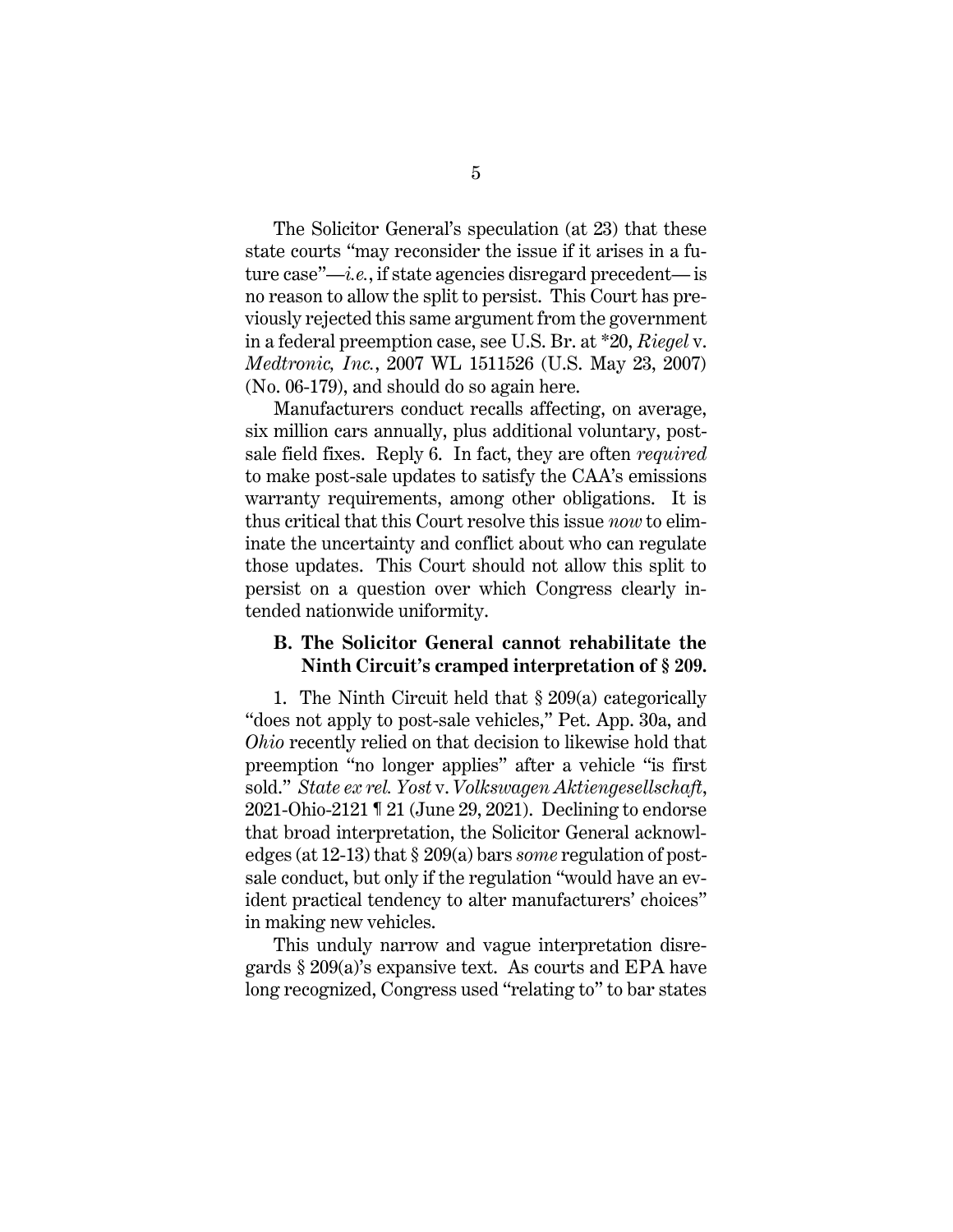from regulating *post-sale* conduct that "relate[s] back to the original design" of the emissions system. 59 Fed. Reg. 31,306, 31,313 (June 17, 1994). The government's argument (at 14) that this principle applies only when post-sale enforcement might require manufacturers "to *modify* the design or emission-control features of new vehicles" (emphasis added) is contrary to § 209(a), which bars state or local enforcement of "*any* standard," not just *different*  standards. Pet. 26. Instead, post-sale enforcement impermissibly "relates back to the original design" of the engine whenever it seeks penalties based on how the manufacturer designed and built the original engine—which occurs whenever the post-sale modification seeks to rectify issues with the factory-installed emissions systems. The claims here unquestionably relate back: respondents are simply seeking to penalize the post-sale modifications to how an unlawful factory-installed defeat device operated.

Beyond this, respondents' claims depend on the cars' noncompliance *as manufactured* because the post-sale updates *reduced* emissions. Pet. 26-27. The government is wrong (at 16 n.2) that EPA's acknowledgment that these updates reduced emissions "reflected in part the preliminary results of tests that petitioners' software was designed to circumvent." Rather, EPA's finding of a "limited" emissions "benefit" was based on "follow up testing" "both in the laboratory *and during normal road operation*." EPA, Notice of Violation at 4 (Sept. 18, 2015), https://tinyurl.com/SeptemberNOV (emphasis added). Respondents' ambiguous contrary allegations "need not [be] accept[ed] as true" as they "contradict facts that may be judicially noticed by the court." *Shwarz* v. *United States*, 234 F.3d 428, 435 (9th Cir. 2000).

2. The Solicitor General's framing of the issue as "whether a state or local anti-tampering rule 'relat[es] to the control of emissions from new motor vehicles'" (U.S.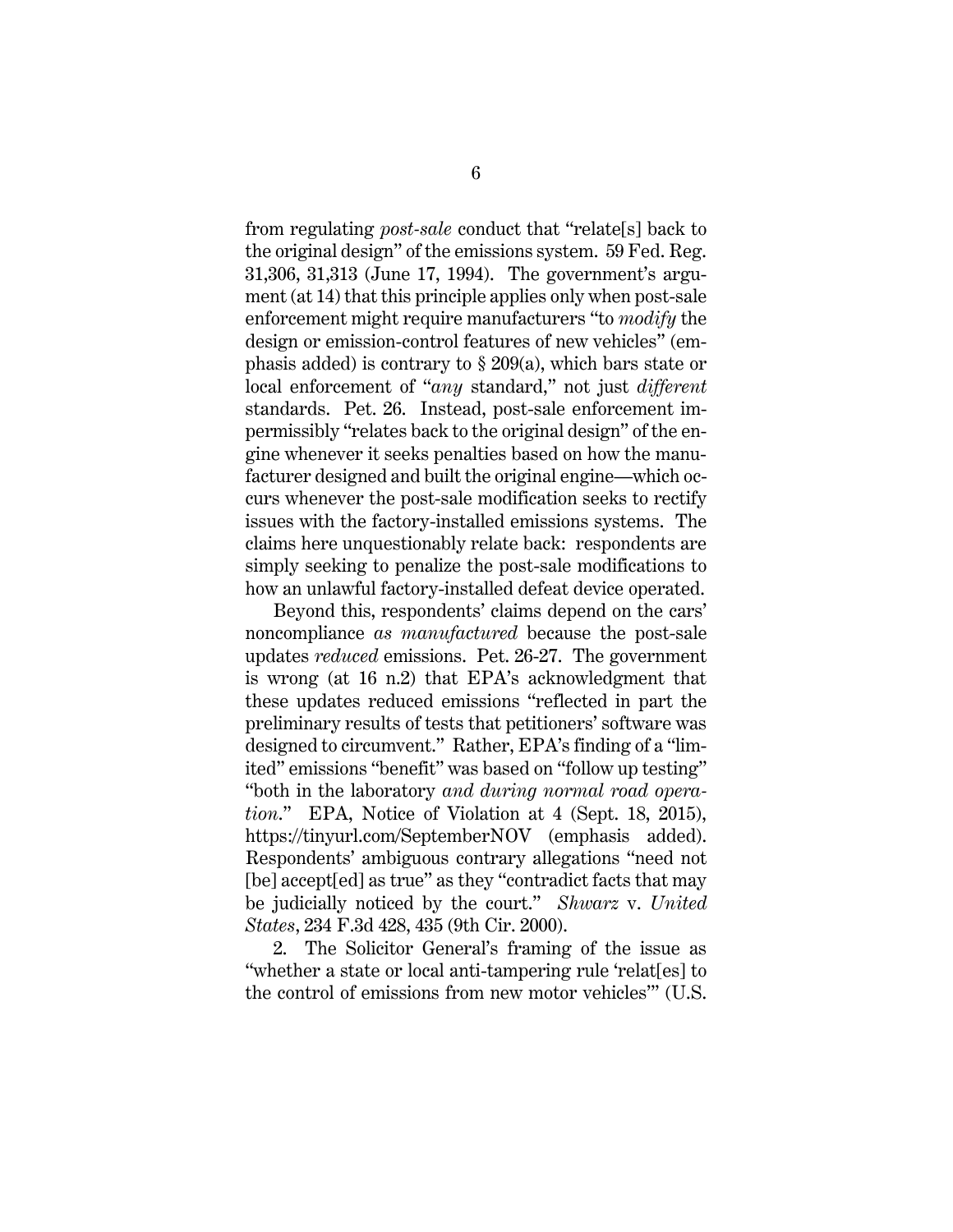Br. 15) ignores that § 209(a) addresses not only what rules local governments may "adopt," but also how they can "attempt to enforce" their rules. As this Court explained in *Engine Manufacturers Association* v. *South Coast Air Quality Management District*—which the government ignores—courts must examine how Congress directed EPA to *enforce* the CAA's new-vehicle standards to identify the "standard-enforcement efforts that are proscribed by § 209." 541 U.S. 246, 253 (2004).

As the government acknowledges (at 3-5) and *amici*  detail,<sup>1</sup> EPA's enforcement of manufacturers' compliance with CAA emission standards does not stop once vehicles are no longer "new." Rather, Congress directed EPA to enforce compliance through *post-sale* mechanisms—such as in-use testing, defect reporting, warranty compliance, and recalls—to ensure vehicles *continue* to meet CAA standards during their useful life, as required by the EPA certificate of conformity. Through these post-sale mechanisms, EPA "enforce[s] standard[s]" "relating to the control of emissions from new motor vehicles," and Congress enacted § 209(a) at a minimum to bar states and localities from "attempt[ing]" to duplicate that exclusive EPA role, as confirmed by the CAA's express bar on states even requiring manufacturers to *test* vehicle emissions post-sale, 42 U.S.C. § 7541(h)(2). The government never reconciles Congress's state-testing bar with the Ninth Circuit's view that Congress thought all 50 states and thousands of localities could regulate manufacturers once cars are sold.

Moreover, the government struggles to reconcile its support for the Ninth Circuit's holding with its concession (at 13) that § 209(a) preempts states and localities from implementing "recall programs." In trying to thread the

 $\overline{a}$ 

<sup>1</sup> Former Officials Br. 12-16; Alliance Br. 9-15.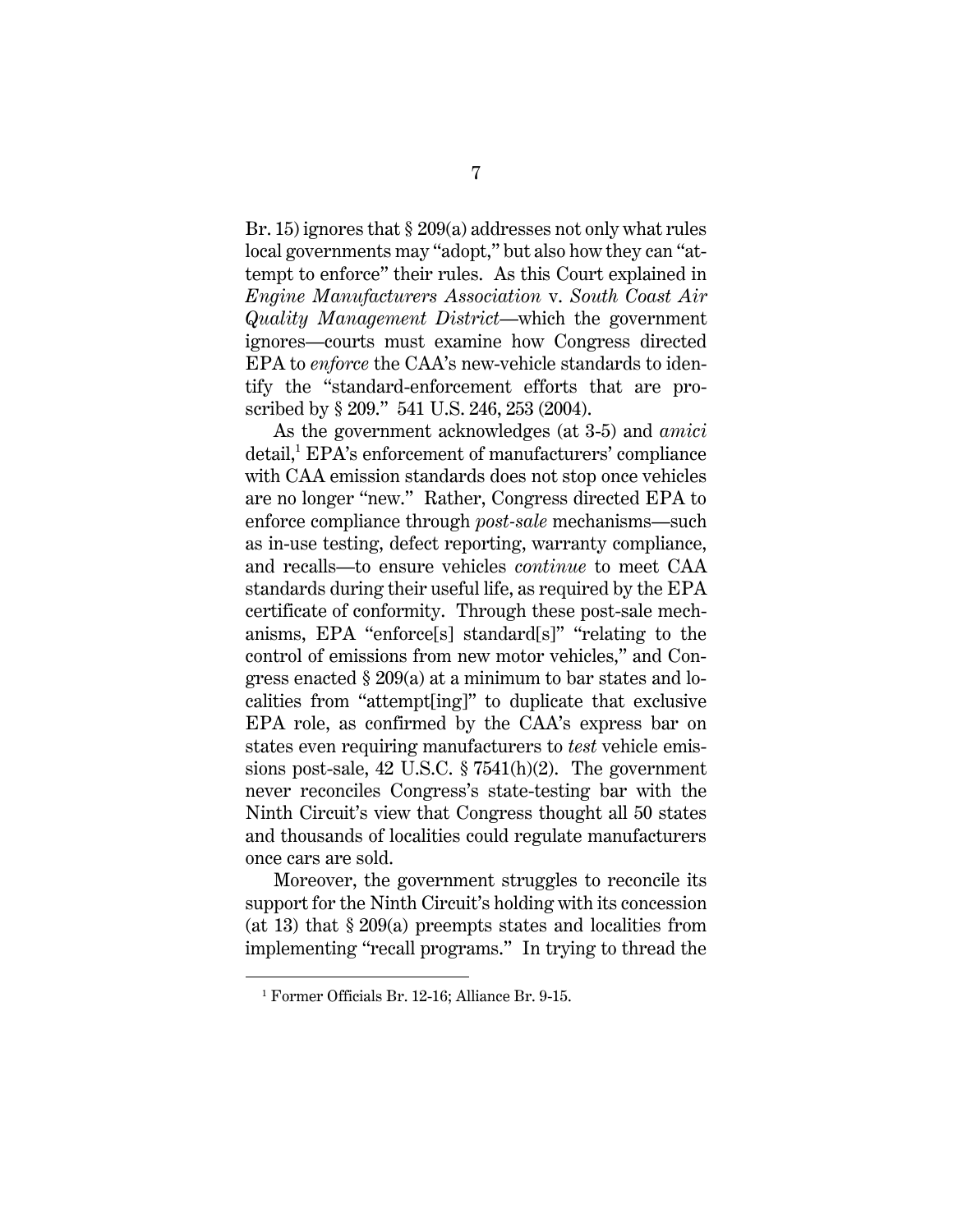needle, the government suggests that EPA's prior statement may be limited to recalls "that require manufacturers to modify the '*original* manufacture of the engine.'" U.S. Br. 13 (emphasis added) (quotation omitted). That is wrong: accurately quoted, EPA correctly explained that "[i]n-use testing and recall programs of the type set forth in [CAA] section 207 ensure compliance with *standards required to be met by manufacturers at the time of certification of the engine.*" 59 Fed. Reg. at 31,330 n.28 (emphasis added). EPA thus explained that because recall programs "relate to the original manufacture of the engine" and "place the burden of compliance upon the manufacturer," they fall within § 209(a)'s scope. *Ibid.* This dictates the result here: if states cannot *require* a recall, they likewise cannot *penalize* a recall.

3. Accordingly, the Solicitor General's assertion (at 15) that § 209(a) "does not establish a special preemption rule for manufacturers" misapprehends the statute and EPA's prior positions. Only manufacturers make "new motor vehicles," so § 209(a) by definition will almost always preempt enforcement directed to manufacturers' model-wide conduct. And only manufacturers are subject to EPA's comprehensive enforcement mechanisms that ensure nationwide compliance with CAA standards for vehicles' entire useful life, all of which "relat[e] to the control of emissions from new motor vehicles."<sup>2</sup>

 $\overline{a}$ 

<sup>&</sup>lt;sup>2</sup> The fact that the CAA currently authorizes EPA to pursue tampering violations against "any person" (U.S. Br. 15) is irrelevant to § 209(a)'s scope. When first enacted, the CAA's tampering provision *did* apply only to manufacturers. Pub. L. No. 91-604,  $\frac{8}{3}$  7(a)(3), 84 Stat. 1676, 1693 (1970), codified as amended at 42 U.S.C. § 7522(a)(3)(A). Congress later expanded it to encompass "any person" so that EPA could supplement existing state prohibitions. S. Rep. No. 101-228, p. 123-124 (1989).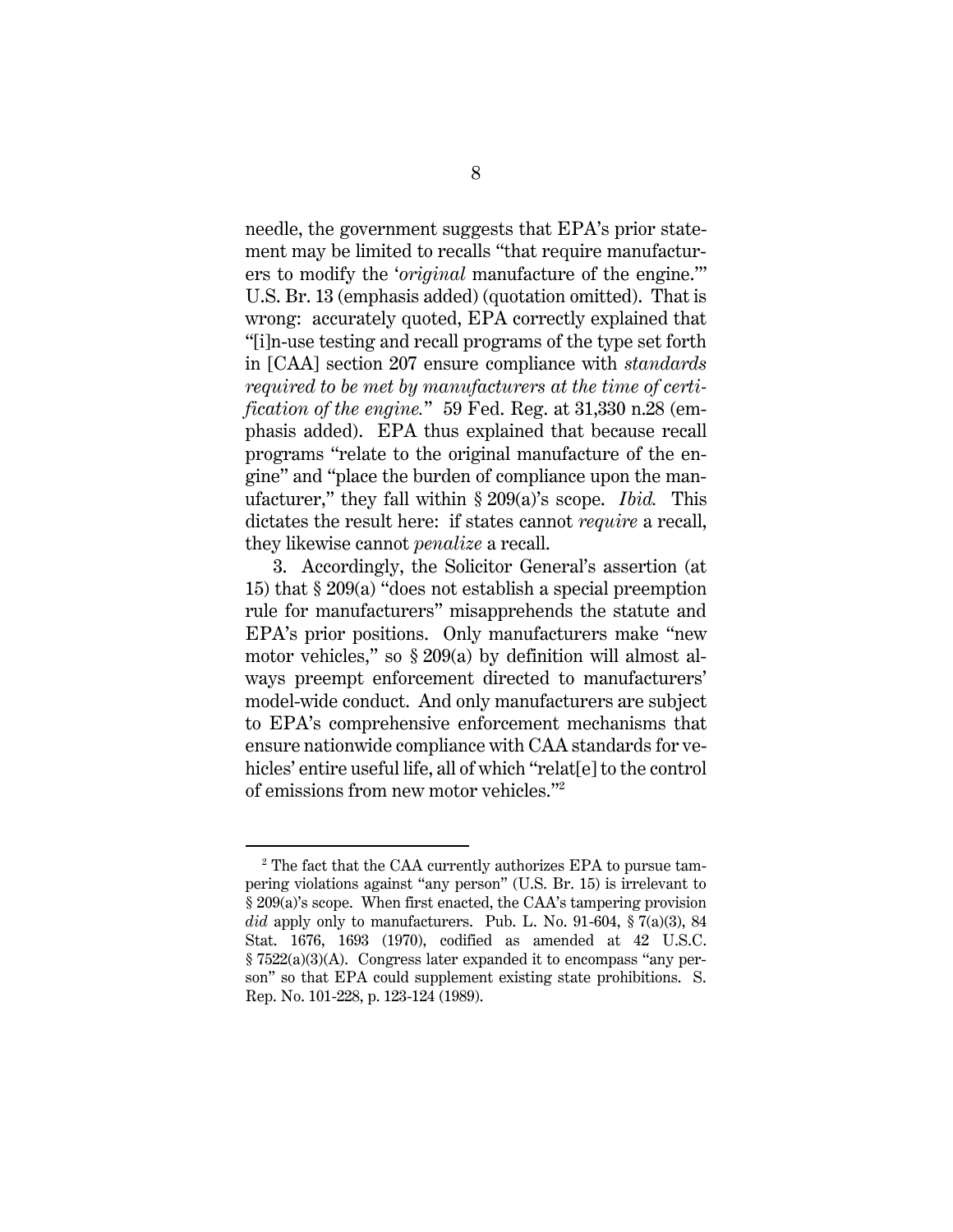*Allway Taxi, Inc.* v. *City of New York* recognized that § 209(a) also preempts enforcement against "individual owners" in certain circumstances, but explained that § 209(a) at its core bars state and local regulation that would "interfer[e] with interstate commerce" by placing "the burden of compliance" on "manufacturers and distributors." 340 F. Supp. 1120, 1124 (S.D.N.Y.), *aff'd*, 468 F.2d 624 (2d Cir. 1972). Congress's specific *purpose* in enacting § 209(a) was to avoid "an anarchic patchwork of federal and state regulatory programs" that would "create nightmares for [vehicle] manufacturers." *Engine Mfrs. Assn.* v. *EPA*, 88 F.3d 1075, 1079 (D.C. Cir. 1996) (quotation omitted). The government's statement (at 15) that the CAA "cannot reasonably be read to mean" preemption applies here ignores that allowing thousands of local regulators to penalize manufacturers' post-sale emissions updates would create the very "nightmares" for the industry Congress enacted § 209(a) to avoid.

4. Finally, the Solicitor General agrees (at 17) that the Ninth Circuit's interpretation of the § 209(d) savings clause is indefensible, providing another reason for this Court to step in. Otherwise, states and counties will undoubtedly rely on this misreading of § 209(d) to engage in unlimited regulation of manufacturers' post-sale updates.

### **C. The government's implied preemption arguments only heighten the need for this Court's review.**

1. Despite the government's strawman argument (at 18), petitioners never argued that the CAA "reflect[s] congressional intent broadly to displace state and local antitampering laws." It is the Ninth Circuit's holding that such laws may be enforced *against manufacturers' nationwide conduct* that conflicts with Congress's intent to vest such enforcement exclusively in EPA. Petitioners do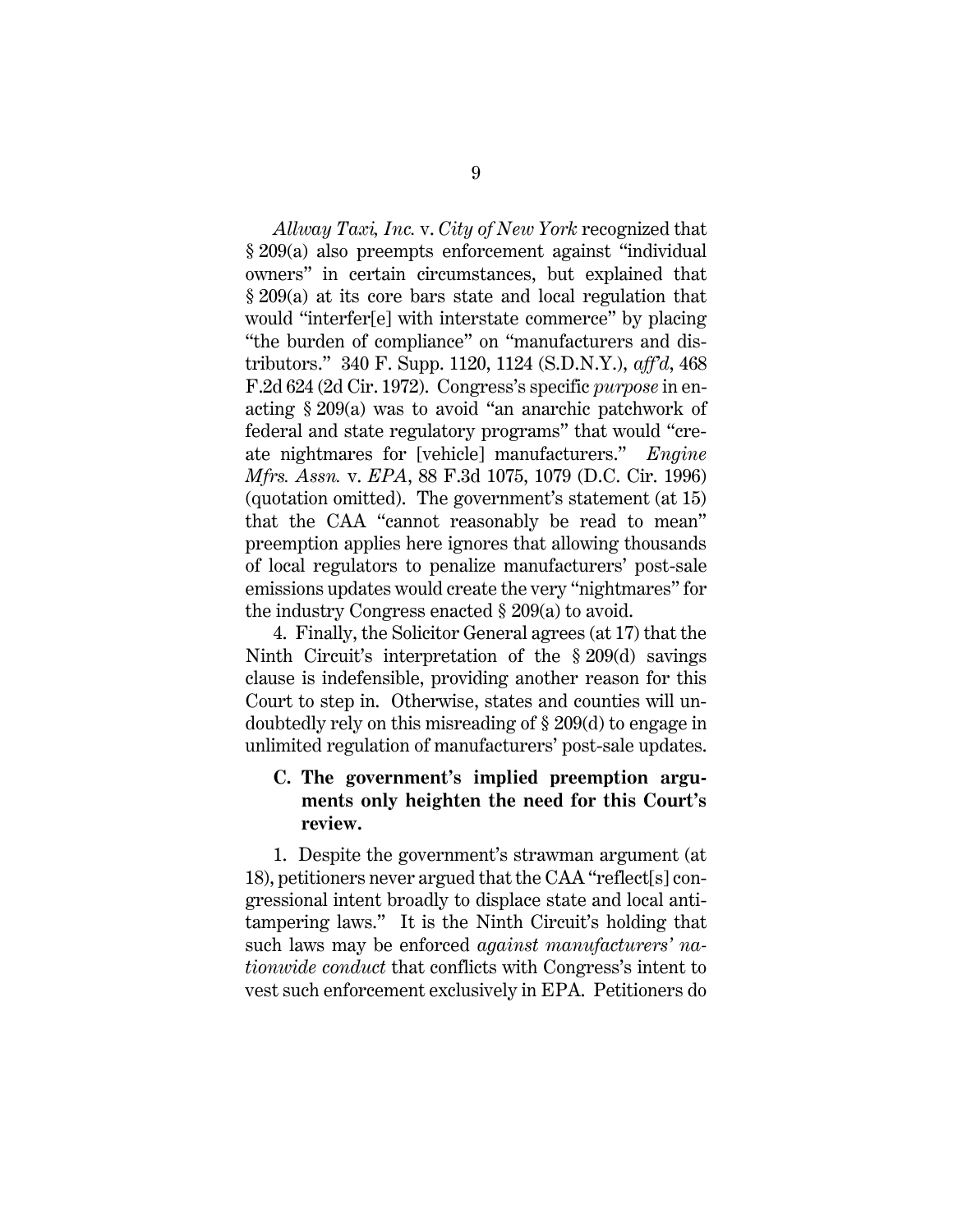not identify "concrete examples of past conflicts" (U.S. Br. 19) because until now no state or locality has ever *tried* to engage in such regulation of manufacturers, which the government does not dispute.

2. The Solicitor General does not dispute that the Ninth Circuit's analysis would permit every state and locality to penalize any manufacturer post-sale, model-wide change based on their own local interests. If that decision stands (heralding "staggering liability" for manufacturers, Pet. App. 45a), states and localities will have significant financial incentives to bring similar claims. See PLAC Br. 17-19. After the Ninth Circuit's decision, respondent Hillsborough's counsel—a private law firm operating on a contingent-fee basis—"informed [Hillsborough] that additional automotive companies have tampered." Hillsborough Cty. Env. Protection Comm'n Agenda, at 15 (Sept. 24, 2020), https://tinyurl.com/HillsboroughCtyAgenda. Hillsborough then filed similar claims against Daimler and has stated that it is considering suing other manufacturers. *Ibid.* 

As *amici* explain, the risk of exposure to such claims will discourage manufacturers from making environmentally and economically beneficial updates under the EPA recall or field fix process (which the government now says offers no legal protection). See Intl. Org. Br. 24; PLAC Br. 20; Alliance Br. 20. The Ninth Circuit's decision accordingly does *not* "further Congress's purpose of limiting vehicles' emissions." U.S. Br. 18. And being forced to account for potentially thousands of new regulators will only make manufacturers innovate less and incur increased costs, which will be passed on to consumers. PLAC Br. 20-21. The government says nothing about the significant turmoil this will wreak on the auto industry.

3. The Solicitor General acknowledges (at 24) that "efforts to punish conduct that EPA has deemed necessary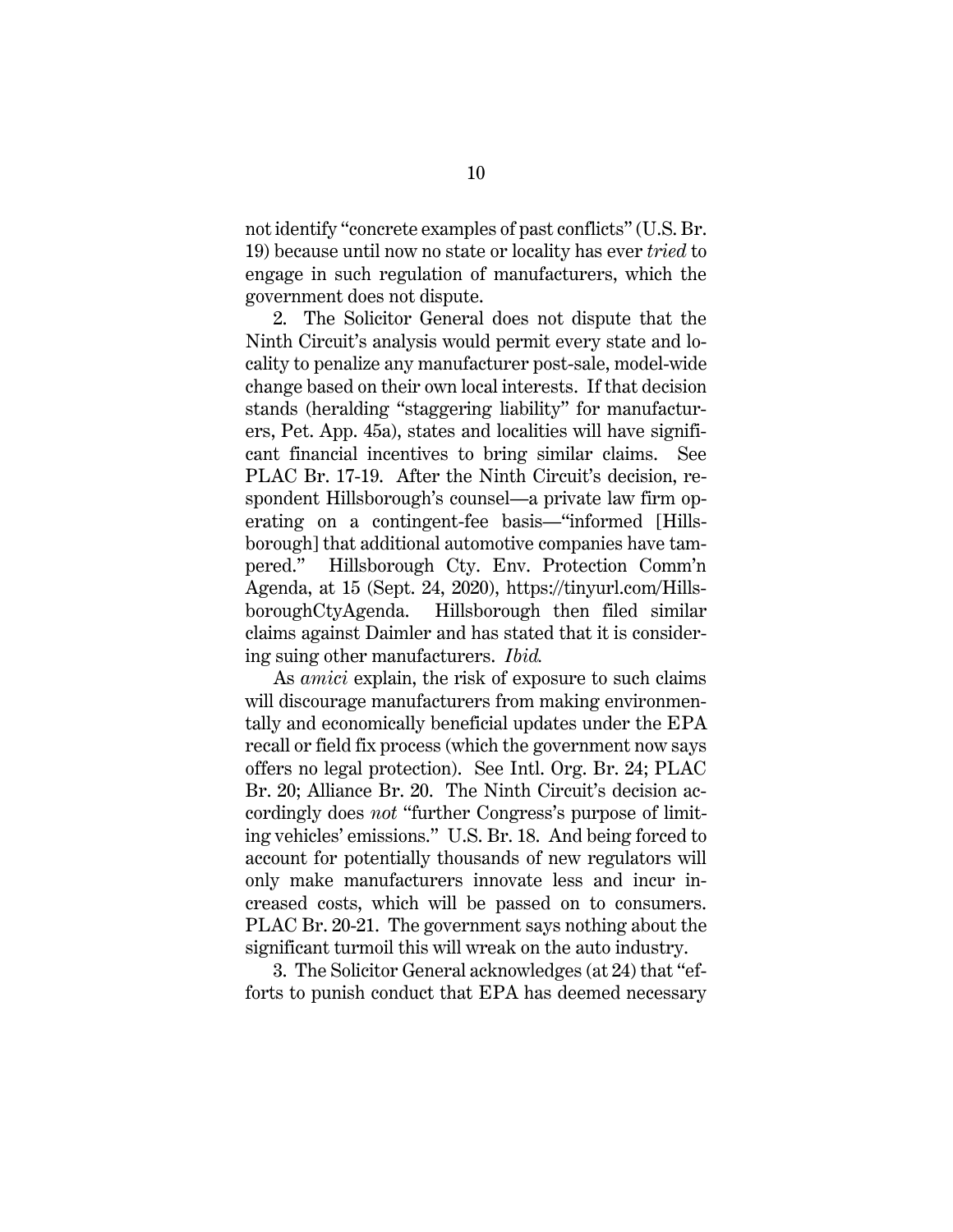or appropriate under the [CAA]" "might well be preempted," yet claims that conflict with EPA's regulatory authority is unlikely because EPA has no "regular" or "formal" practice of providing pre-approval for voluntary recalls or field fixes. But the government admits (at 3) that EPA requires manufacturers to notify it of "voluntary" recalls, and to report to EPA on the progress of those recalls. Manufacturers likewise "often consult with EPA before making any significant field fix." Alliance *Ohio* Br. 14. Manufacturers have always relied upon EPA's non-objection, but must now worry about whether every state and locality—lacking EPA's expertise and driven by their own local priorities—may disagree and seek massive penalties.

The government's argument makes it particularly inappropriate for this Court to wait for a court to impose liability for conduct "formally" pre-approved or mandated by EPA. See U.S. Br. 24. Such a case likely would not provide guidance for the vast majority of updates, which EPA does not formally pre-approve but is "extensively involved" with and "strictly supervise[s]." Alliance Br. 12, 15. In any event, the government's present position that manufacturers cannot rely on the reporting to and consultation with technical experts at EPA absent "formal" preapproval only makes it *more* urgent that the Court grant review to avoid the regulatory chaos portended by the decision below.

4. The government dismisses the possibility that the Ninth Circuit's decision might impact EPA's ability to negotiate future resolutions with manufacturers, asserting that "[t]he possibility of follow-on state or local suits is equally present" if EPA sues individual mechanics or consumers. U.S. Br. 21. But individual mechanics or consumers are not subject to potentially *thousands* of overlapping suits seeking theoretically massive penalties based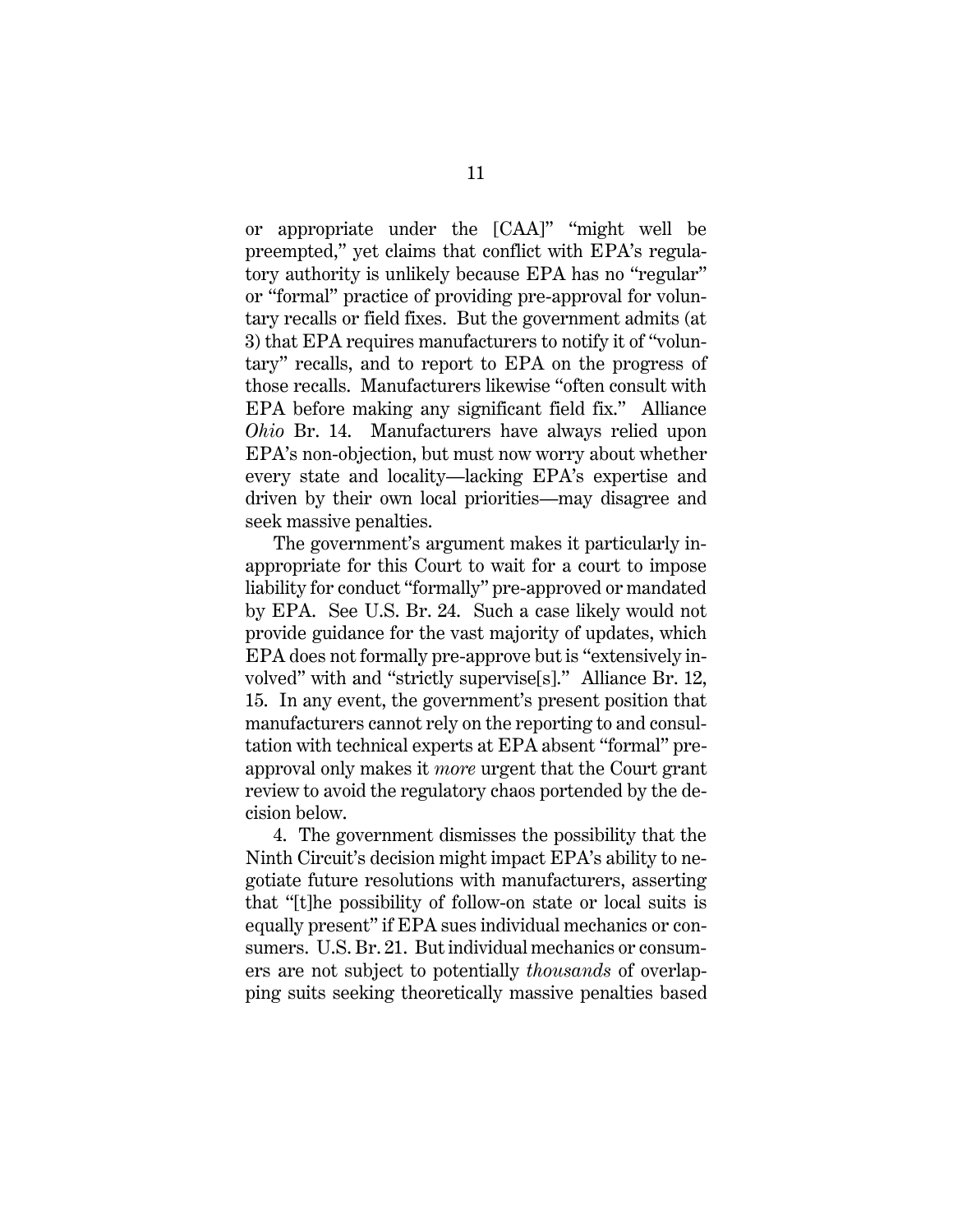on nationwide conduct, which manufacturers will be unable to ignore if the decision below stands. Congress set specific penalties for manufacturer tampering, and EPA has promulgated a detailed policy establishing a framework for the statutory penalty factors. Pet. 32. The decision below eviscerates this scheme.

5. In *Buckman Co.* v. *Plaintiffs' Legal Committee*, 531 U.S. 341, 347-353 (2001), this Court recognized that federal agencies should redress misrepresentations made to them. The Solicitor General acknowledges (at 7) that the claims here concern deception of EPA "about the true purpose and effect of the [software] update[s]," but points to nothing in *Buckman* suggesting that preemption of such fraud-on-the-agency claims turns on the agency's formal approval.